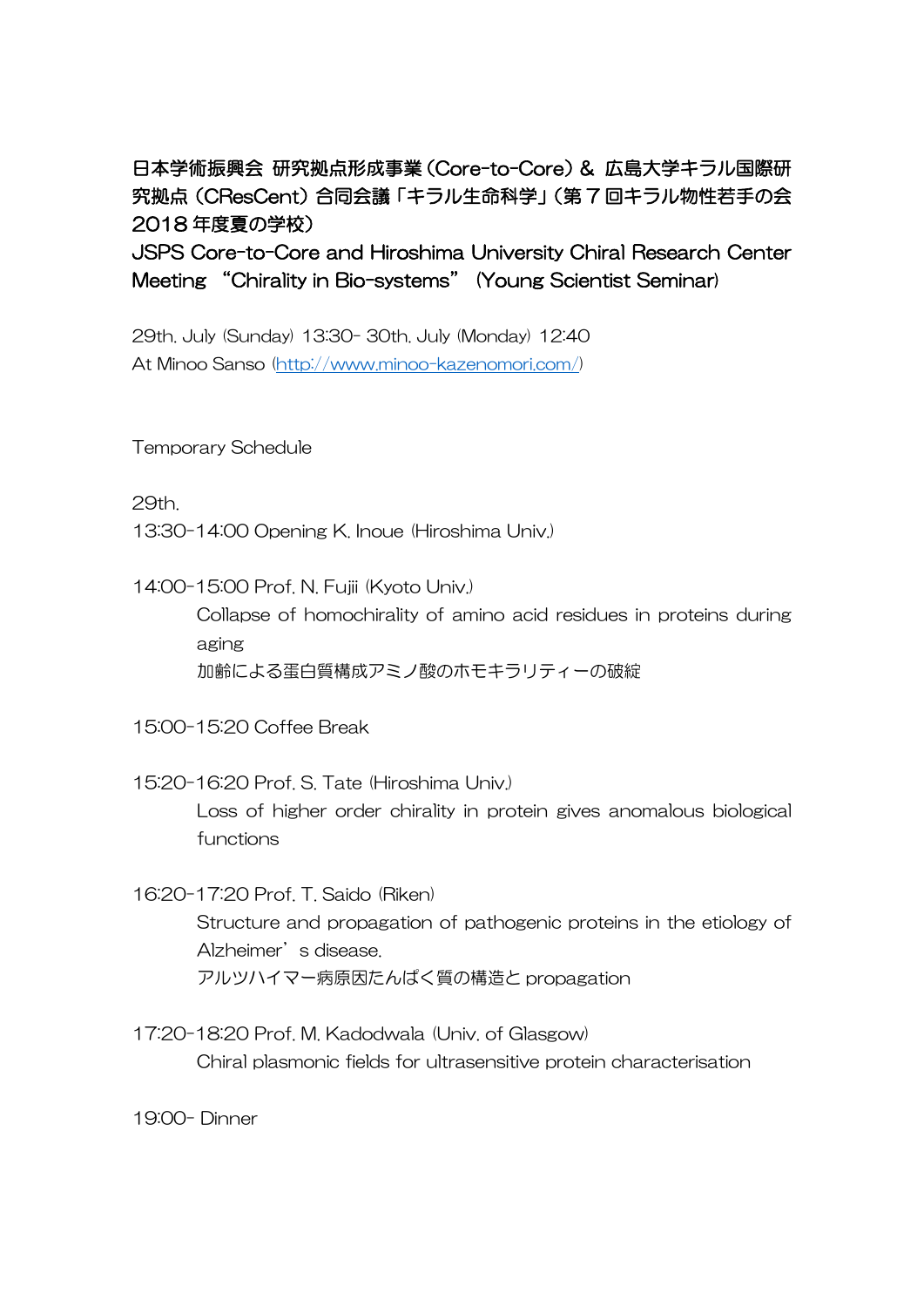30th.

- 9:00-10:00 Prof. I. Smalyukh (CU-Boulder) Bacteria & chirality will save the World
- 10:00-11:00 Prof. S. Kondo (Osaka Univ.) How do the animals create their shapes? 動物は、どうやって「形」を作るか?

11:00-11:10 Coffee Break

11:10-12:10 Prof. K. Matsuno (Osaka Univ.) Cell chirality drives left-right asymmetric morphogenesis 細胞が示すキラリティがからだの左右非対称性をつくる

12:10-12:30 Free Discussion

12:30-12:40 Closing remarks S. Tate (Hiroshima Univ.)

## 参考記事

How the Father of Computer Science Decoded Nature's Mysterious Patterns [\(https://www.nytimes.com/2018/05/08/science/alan-turing](https://www.nytimes.com/2018/05/08/science/alan-turing-desalination.html?act)[desalination.html\)](https://www.nytimes.com/2018/05/08/science/alan-turing-desalination.html?act)